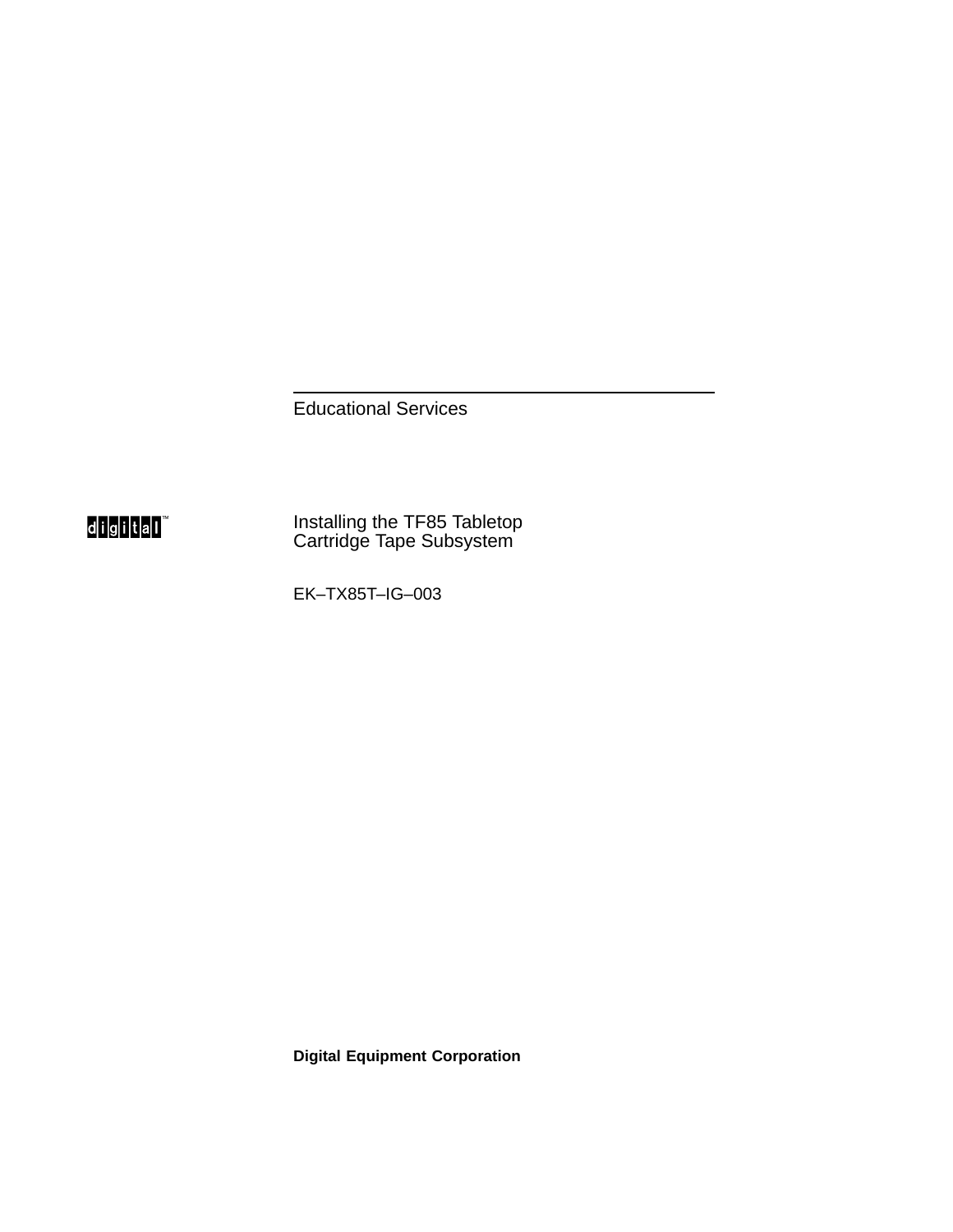**First Edition, July 1991 Second Edition, September 1991 Third Edition, March 1992**

The information in this document is subject to change without notice and should not be construed as a commitment by Digital Equipment Corporation. Digital Equipment Corporation assumes no responsibility for any errors that may appear in this document.

Copyright © Digital Equipment Corporation 1991, 1992

All Rights Reserved. Printed in U.S.A.

The following are trademarks of Digital Equipment Corporation: CompacTape, DSSI, KFMSA, KFQSA, MicroVAX, MicroVAX II, Q–bus, TF, TK, VAX 4000, VAX 6000, VAXserver, VMS, and the DIGITAL logo.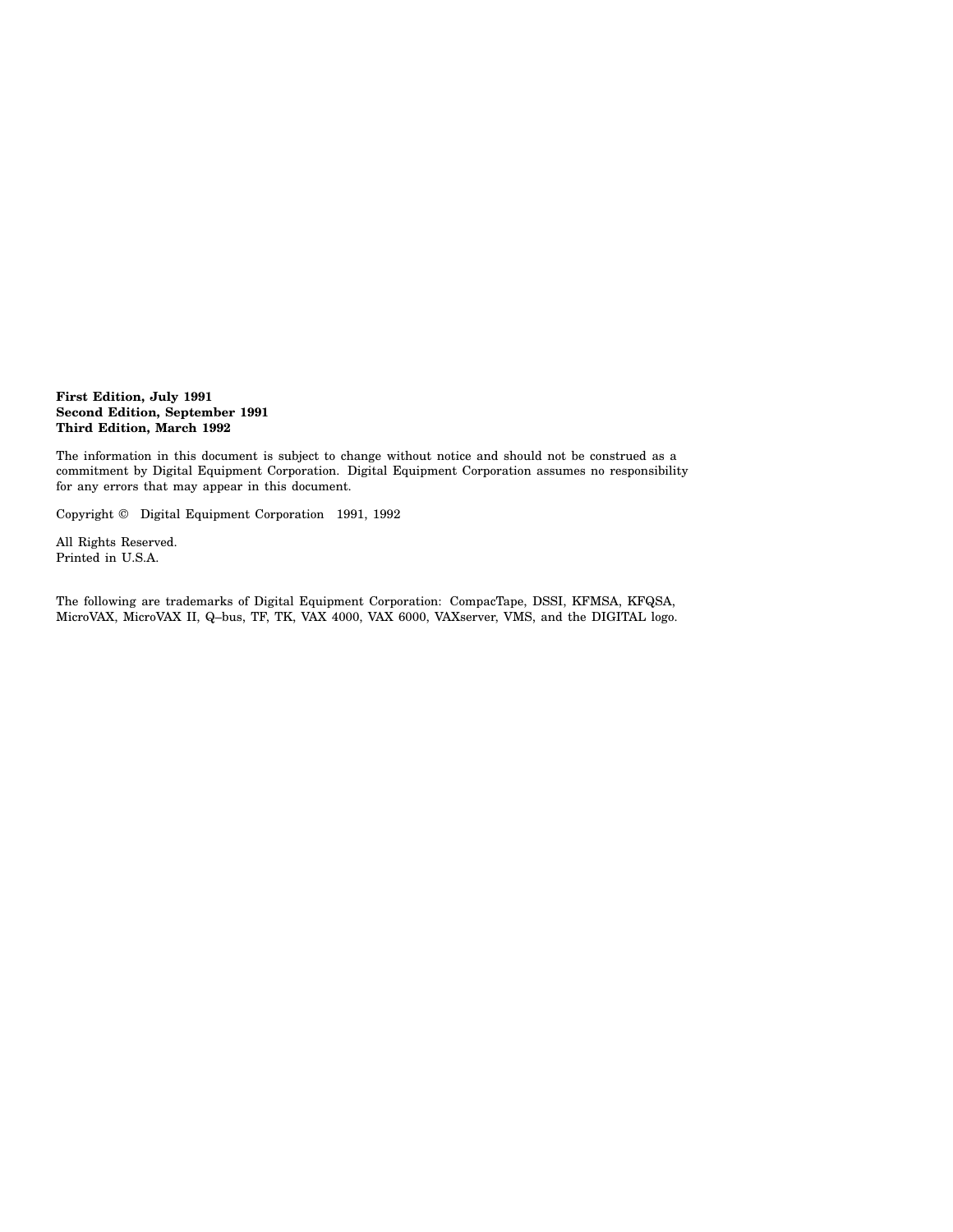# **Contents**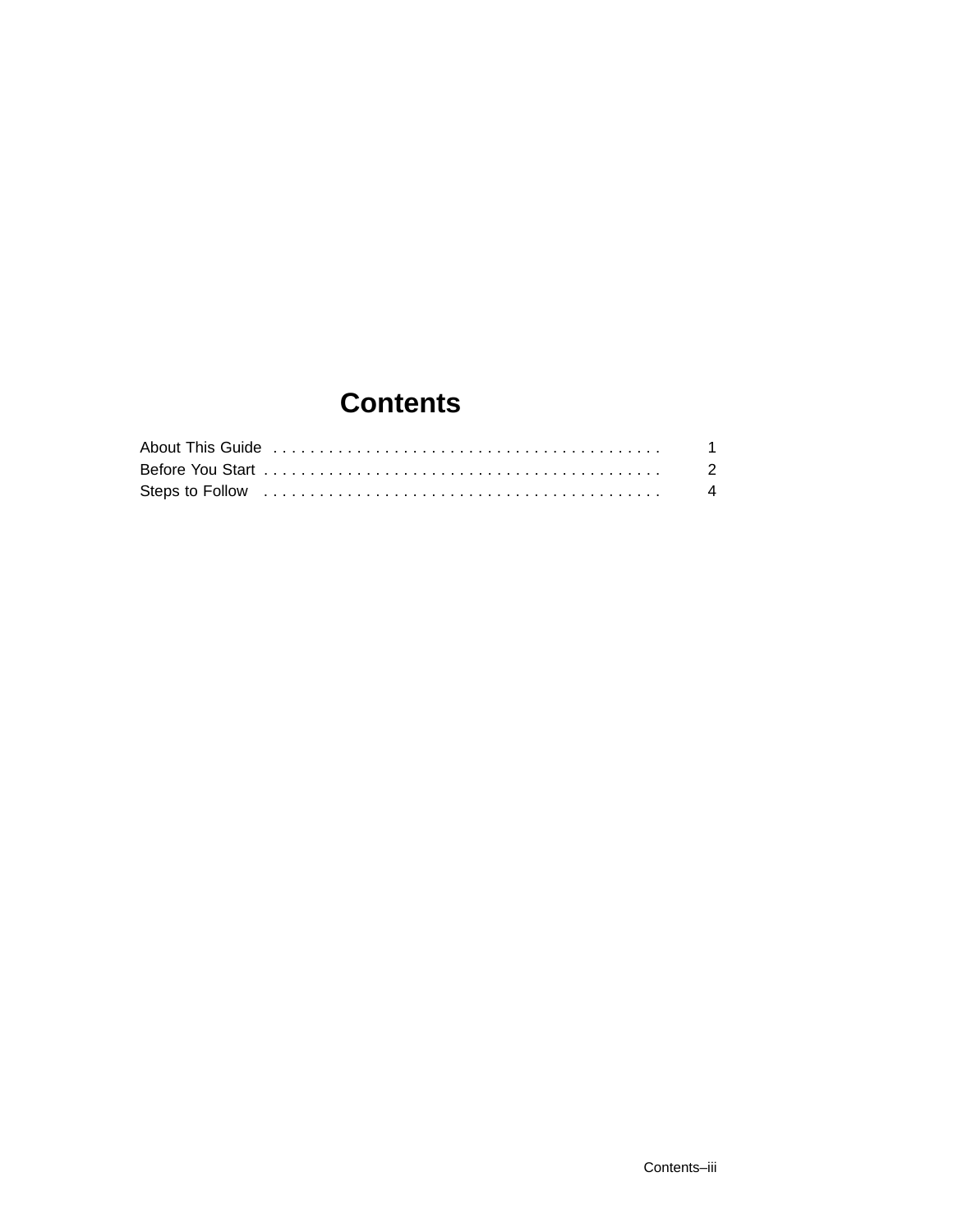# **About This Guide**

| Contents                               | This guide provides information for installing the TF85 tabletop<br>cartridge tape subsystem.                                                                                                                                                                                                                                                                                                      |  |  |  |
|----------------------------------------|----------------------------------------------------------------------------------------------------------------------------------------------------------------------------------------------------------------------------------------------------------------------------------------------------------------------------------------------------------------------------------------------------|--|--|--|
|                                        | The TF85 tabletop subsystem is supported on the following<br>series of systems:                                                                                                                                                                                                                                                                                                                    |  |  |  |
|                                        | <b>VAX 6000</b>                                                                                                                                                                                                                                                                                                                                                                                    |  |  |  |
|                                        | <b>VAX 4000</b><br>$\bullet$                                                                                                                                                                                                                                                                                                                                                                       |  |  |  |
|                                        | MicroVAX/VAXserver 3xxx (Q-bus)<br>$\bullet$                                                                                                                                                                                                                                                                                                                                                       |  |  |  |
|                                        | MicroVAX II                                                                                                                                                                                                                                                                                                                                                                                        |  |  |  |
| Intended<br><b>Audience</b>            | This guide is for Digital Services personnel or qualified self-<br>maintenance customers who are installing the TF85 tabletop<br>cartridge tape subsystem on systems with DSSI bus adapters<br>in place. That is, the bus adapters to be used for connecting<br>the TF85 to the system must be embedded within the CPU<br>module or on an installed adapter module, such as the KFMSA<br>or KFQSA. |  |  |  |
| <b>How to Use</b><br><b>This Guide</b> | First read the next section, Before You Start, to prepare for<br>the installation. Then follow the procedure in Steps to Follow,<br>using the illustrations and examples as a guide.                                                                                                                                                                                                               |  |  |  |
|                                        |                                                                                                                                                                                                                                                                                                                                                                                                    |  |  |  |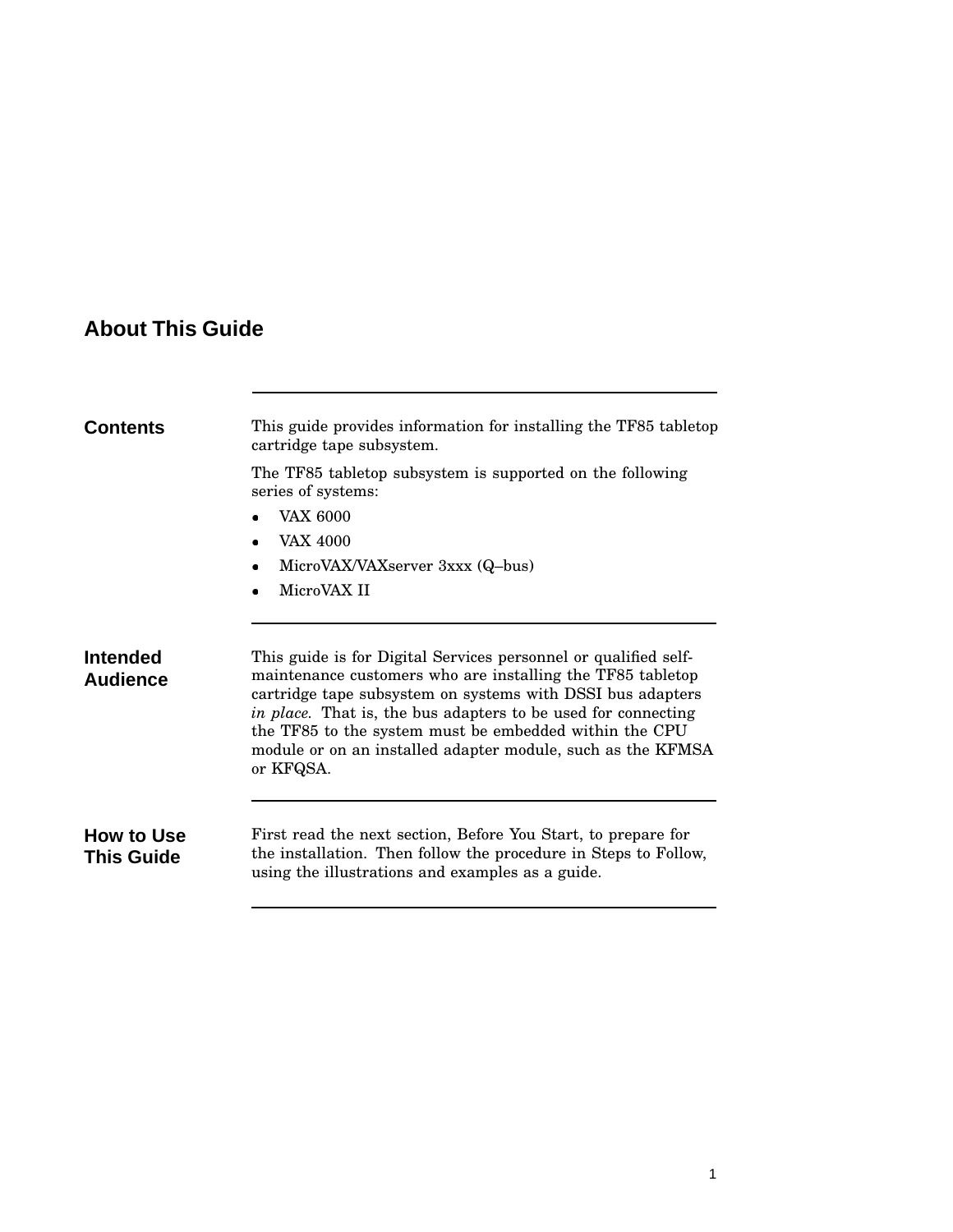# **Before You Start**

| <b>Performance</b><br><b>Consideration</b> | The VMS backup performance rate of the TF85 subsystem can<br>depend on the system processor. For example:<br>Connecting directly to an embedded bus adapter on such<br>systems as the VAX 4000 or VAX 6000 provides optimum<br>performance.                     |
|--------------------------------------------|-----------------------------------------------------------------------------------------------------------------------------------------------------------------------------------------------------------------------------------------------------------------|
|                                            | Connecting to a MicroVAX/VAXserver 3xxx (Q-bus) system<br>٠<br>can reduce the rate of performance, but does not limit the<br>high capacity of data storage that the TF85 has.                                                                                   |
| <b>Required Load</b><br><b>Device</b>      | The TF85, when connected to a KFQSA adapter installed<br>in a MicroVAX II or MicroVAX/VAXserver 3xxx system, does<br>not support booting of VMS or MicroVAX Diagnostic Monitor<br>(MDM) software. An additional load device is needed to boot<br>this software. |
| <b>Required Tool</b>                       | Although you can hand-tighten the screws that hold the<br>connectors in place, you need to use a flat blade screwdriver<br>to secure the connectors.                                                                                                            |
|                                            | Continued on next page                                                                                                                                                                                                                                          |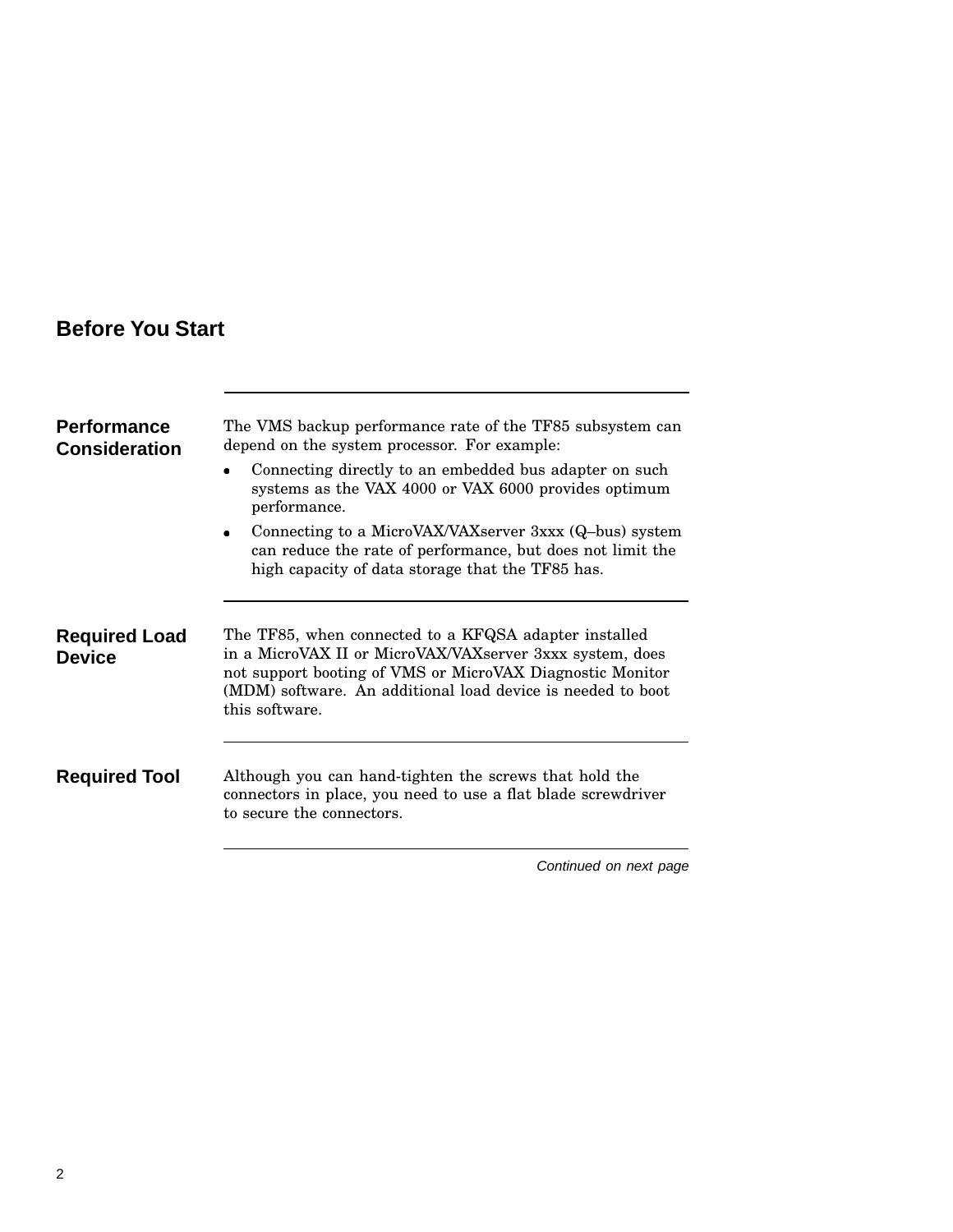# **Before You Start,** Continued

| <b>Related</b><br><b>Documents</b>              | Keep the system and DSSI adapter documentation on hand for<br>referencing during the installation.                                                                                                                              |  |  |
|-------------------------------------------------|---------------------------------------------------------------------------------------------------------------------------------------------------------------------------------------------------------------------------------|--|--|
| <b>Order Number</b>                             | Title                                                                                                                                                                                                                           |  |  |
|                                                 | For Installations on VAX 4000 Systems                                                                                                                                                                                           |  |  |
| $EK-432AA-IN$                                   | VAX 4000 Model 200 (BA215) Installation Guide                                                                                                                                                                                   |  |  |
| $EK-436AB-IN$                                   | VAX 4000 Model 200 (BA430) Installation Guide                                                                                                                                                                                   |  |  |
| $EK-396AB-TI$                                   | VAX 4000 Model 200 Technical Information                                                                                                                                                                                        |  |  |
| $EK-335AC-IN$                                   | VAX 4000 Model 300 Installation Guide                                                                                                                                                                                           |  |  |
| $EK-337AB-TI$                                   | VAX 4000 Model 300 Technical Information                                                                                                                                                                                        |  |  |
| $EK-020AA-TI$<br>$EK-160AA-IN$<br>$EK-163AA-TI$ | For Installations on MicroVAX/VAXserver<br>3300 and 3400 Systems<br>MicroVAX 3300/VAXserver 3300 Technical Information<br>MicroVAX 3400/VAXserver 3400 Installation Guide<br>MicroVAX 3400/VAXserver 3400 Technical Information |  |  |
| EK-KFQSA-IN<br>EK-KFMSA-IM                      | <b>DSSI</b> Adapter Documents<br>KFQSA Module Installation and User Manual<br><b>KFMSA Module Installation and User Manual</b>                                                                                                  |  |  |
| EK-OTF85-OM<br>EK-OTK85-RC                      | <b>Subsystem Documents</b><br>Tx85 Series Cartridge Tape Subsystem Owner's Manual<br>Tx85 Tape Drive Operator's Reference Card                                                                                                  |  |  |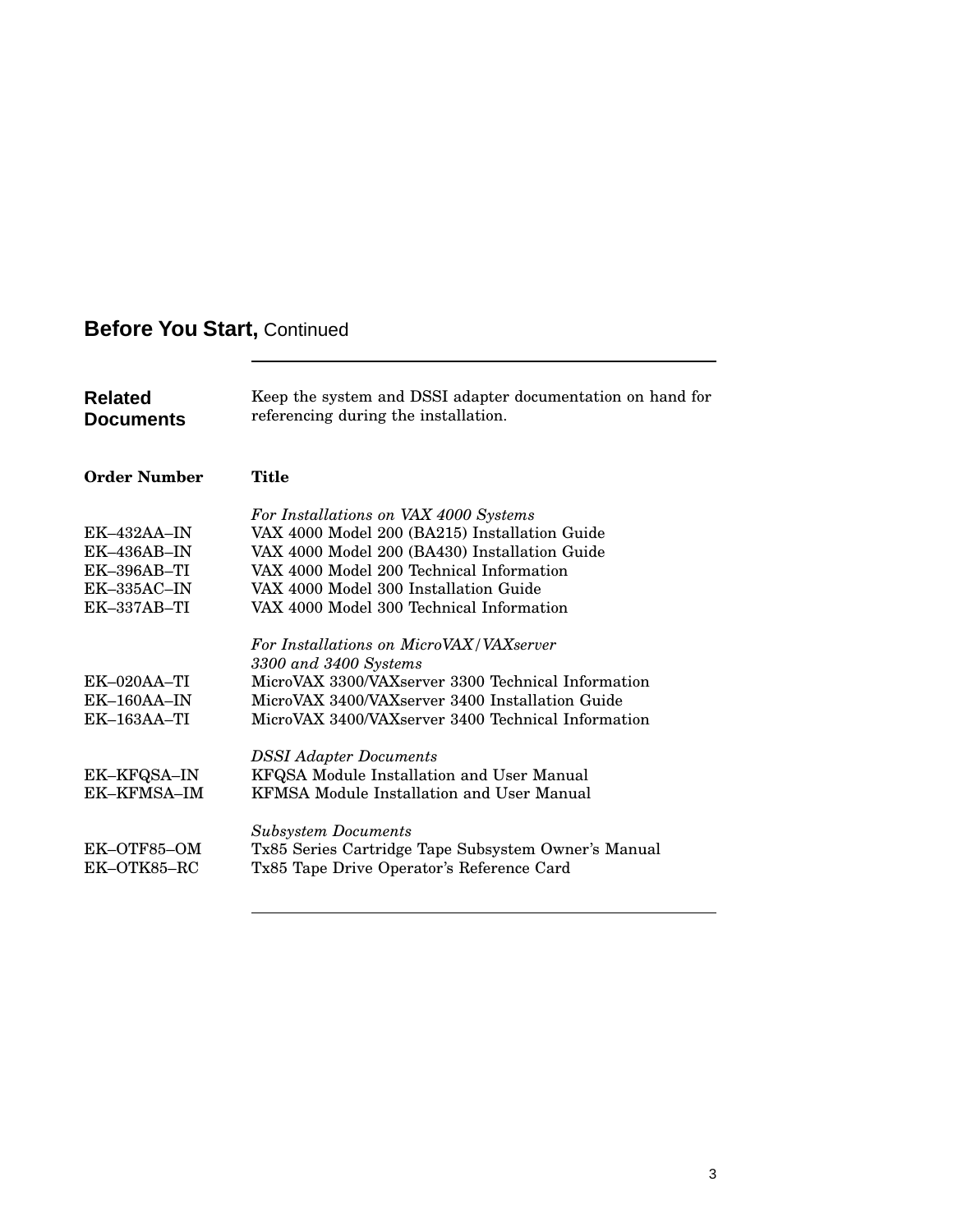### **Steps to Follow**

Use the following procedure to install the TF85 tabletop subsystem:

**Unpack** 1. The TF85 tabletop subsystem and its accessories ship together in a box. Your cable kit is a separate order. Make sure you have all the items on the contents listings:

| <b>Box Contents</b> |                                                                                              |  |  |  |
|---------------------|----------------------------------------------------------------------------------------------|--|--|--|
| <b>Part Number</b>  | Description                                                                                  |  |  |  |
| <b>TF85-TA</b>      | TF85 tabletop subsystem: a 5-1/4-inch drive and<br>a DSSI controller in a tabletop enclosure |  |  |  |
| TK85K-01            | One CompacTape III cartridge                                                                 |  |  |  |
| <b>TK85-HC</b>      | One CleaningTape III cartridge                                                               |  |  |  |
| 12-28766-28         | Packet of DSSI node ID plugs                                                                 |  |  |  |
| Country-specific    | Power cord                                                                                   |  |  |  |
| 36-28816-02         | Sheet of foreign language decals                                                             |  |  |  |
| $EK$ -TX85T-IG      | This installation guide                                                                      |  |  |  |
| EK-OTF85-OM         | Owner's manual                                                                               |  |  |  |
| EK-OTK85-RC         | Operator's reference card                                                                    |  |  |  |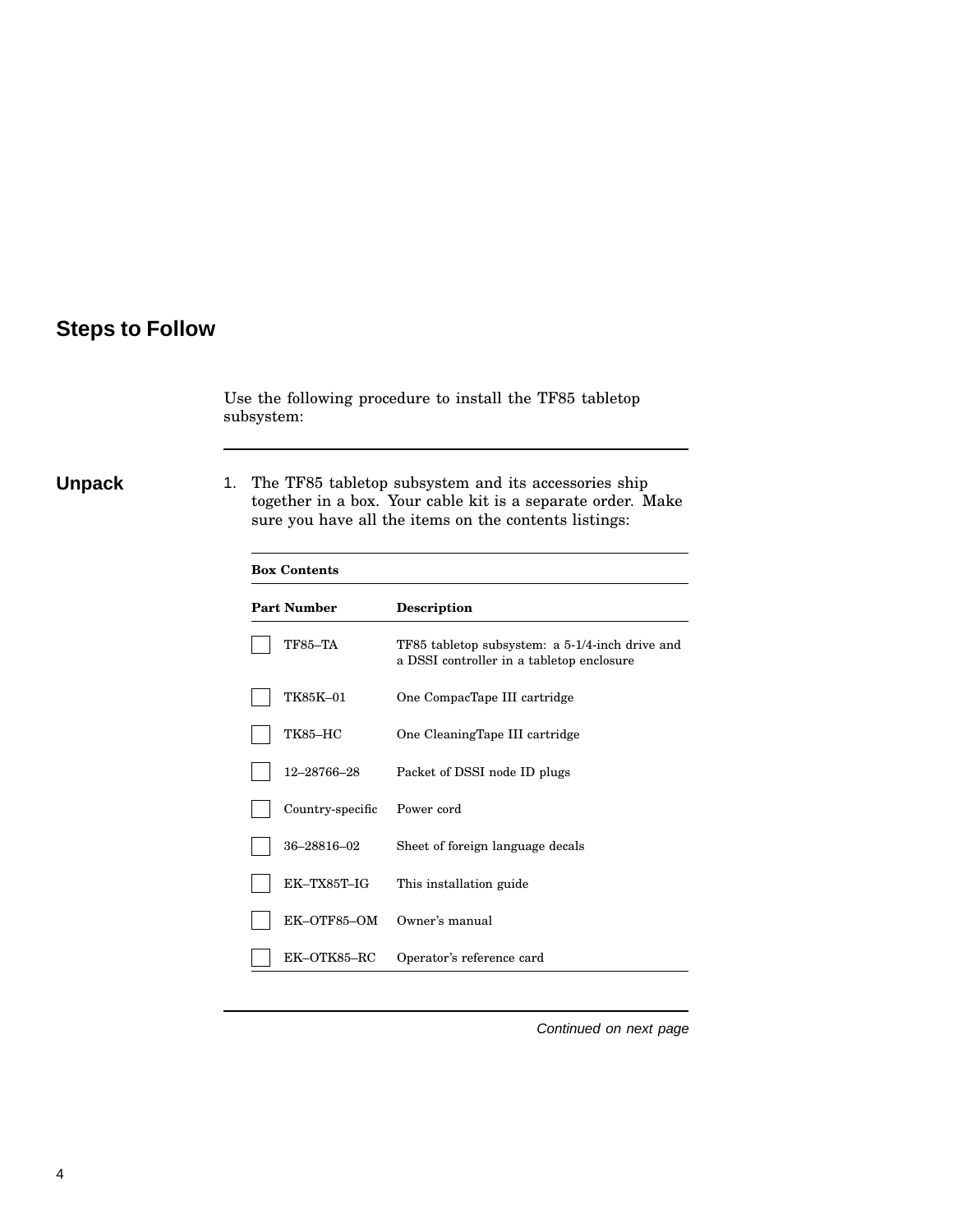### **Unpack (continued)**

Cable kit options are as follows:

| <b>Cable Kit</b>      |                                                                                                           |
|-----------------------|-----------------------------------------------------------------------------------------------------------|
| <b>Part Number</b>    | <b>Description</b>                                                                                        |
| $CK$ -SF100-LP        | Cable kit with 9-foot DSSI cable for VAX 4000 models,<br>MicroVAX/VAXserver 3xxx series, or MicroVAX II.  |
| $CK$ – $SF100$ –L6    | Cable kit with 16-foot DSSI cable for VAX 4000 models,<br>MicroVAX/VAXserver 3xxx series, or MicroVAX II. |
| $CK$ -SF100-L4        | Cable kit with 25-foot DSSI cable for VAX 4000 models,<br>MicroVAX/VAXserver 3xxx series, or MicroVAX II. |
| $CK$ – $SF100$ – $LM$ | Cable kit with 9-foot DSSI cable for VAX 6000 and 9000<br>systems.                                        |
| $CK$ -SF100-L5        | Cable kit with 16-foot DSSI cable for VAX 6000 and<br>9000 systems.                                       |
| $CK$ -SF100-L3        | Cable kit with 25-foot DSSI cable for VAX 6000 and<br>9000 systems.                                       |

If any item is missing or damaged, contact the delivery agent or Digital sales representative.

#### **NOTE Save the packing materials until you are sure you will not reship any items.**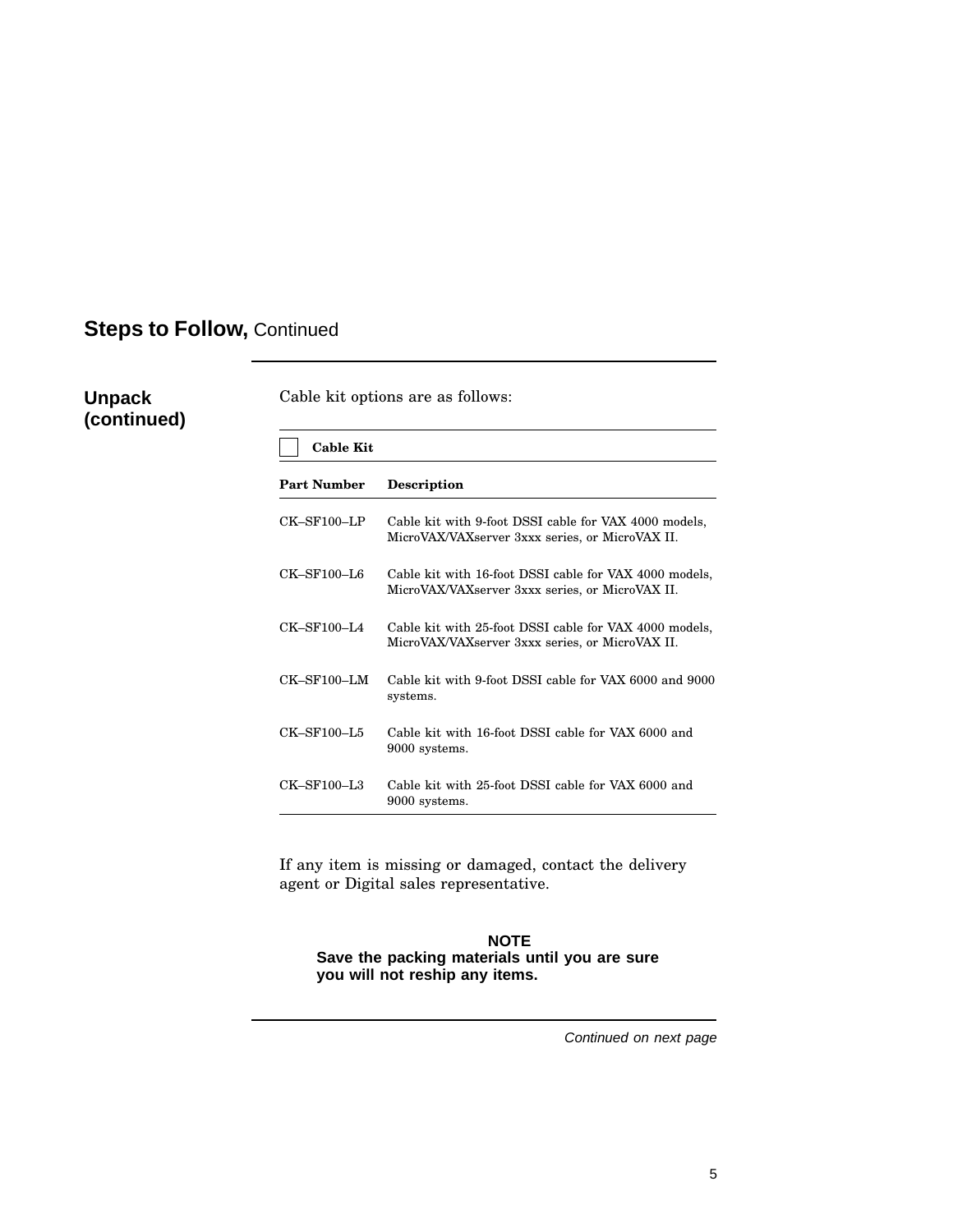| Choose a Site       | 2. Place the TF85 on a flat, sturdy, level area such as a desk<br>or tabletop— <i>not on the floor</i> :                   |
|---------------------|----------------------------------------------------------------------------------------------------------------------------|
|                     | • Avoid a site that is dusty or humid.                                                                                     |
|                     | • Allow enough space around the TF85 for ventilation and<br>for easy access to the front and rear.                         |
| <b>Affix Decals</b> | 3. If applicable, choose the foreign language decals with the<br>language appropriate for your country and affix them over |

language appropriate for your country and affix them over the English labels on the TF85 front panel. One decal adheres to the cartridge insert/release handle, the other adheres to the indicator panel (*see* TF85 Front View).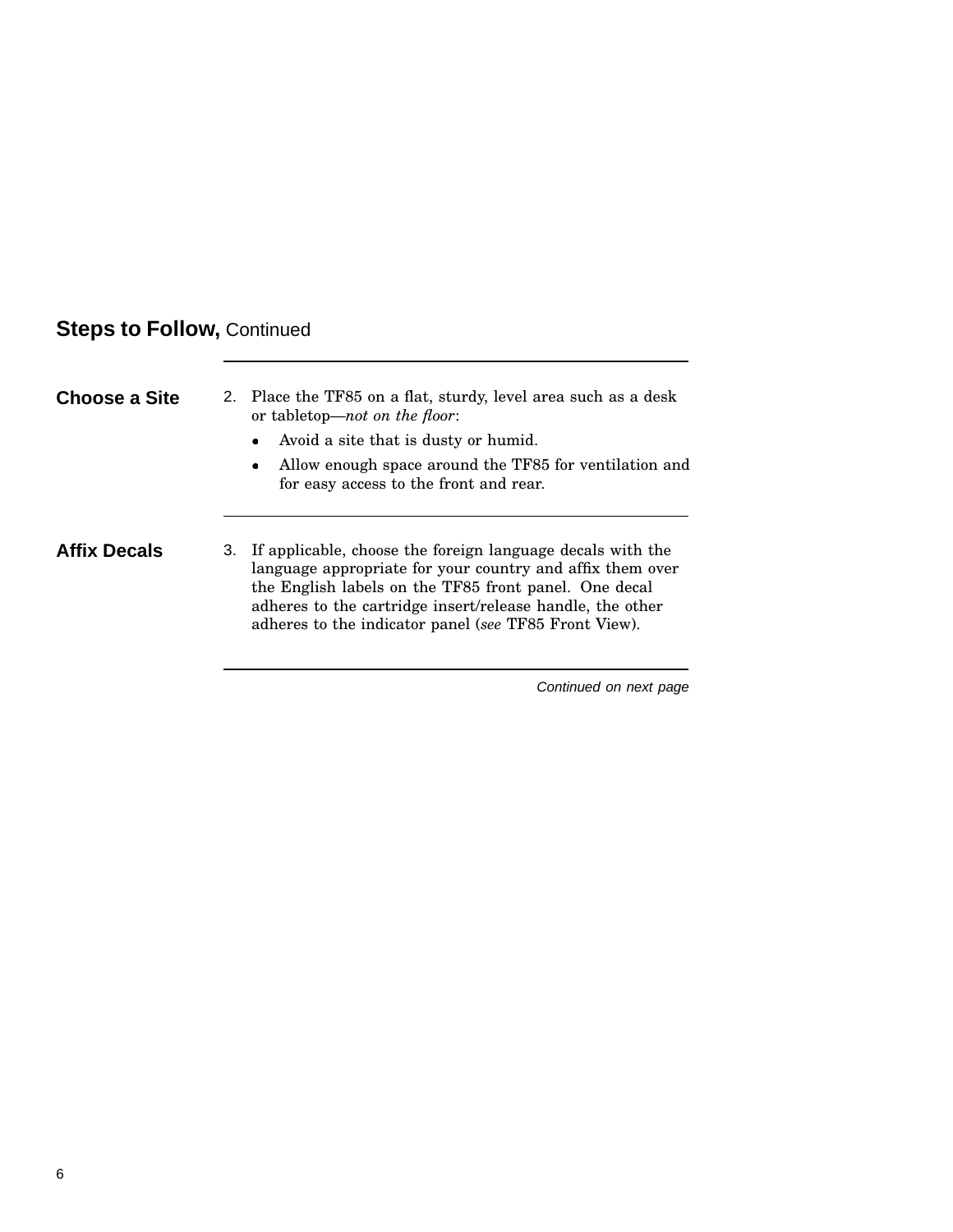### **TF85 Front View**

The following illustration shows the front panel on the TF85 tabletop subsystem:

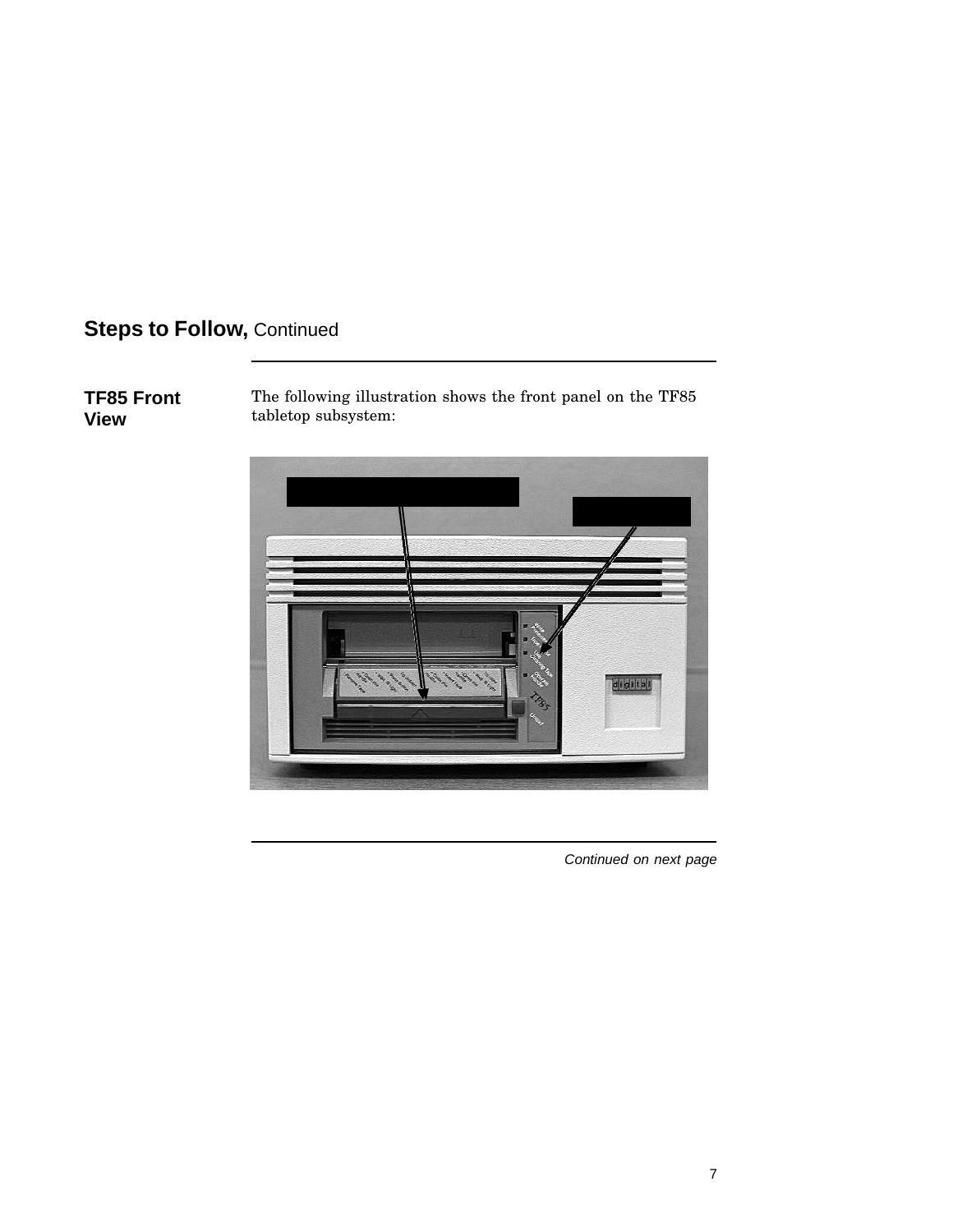### **TF85 Rear View**

Familiarize yourself with the TF85 rear panel for this installation:



- $\bullet$  DSSI node ID socket
- **2** DSSI signal connector in
- **O** DSSI signal connector out/termination
- **O** Power switch
- **O** Power connector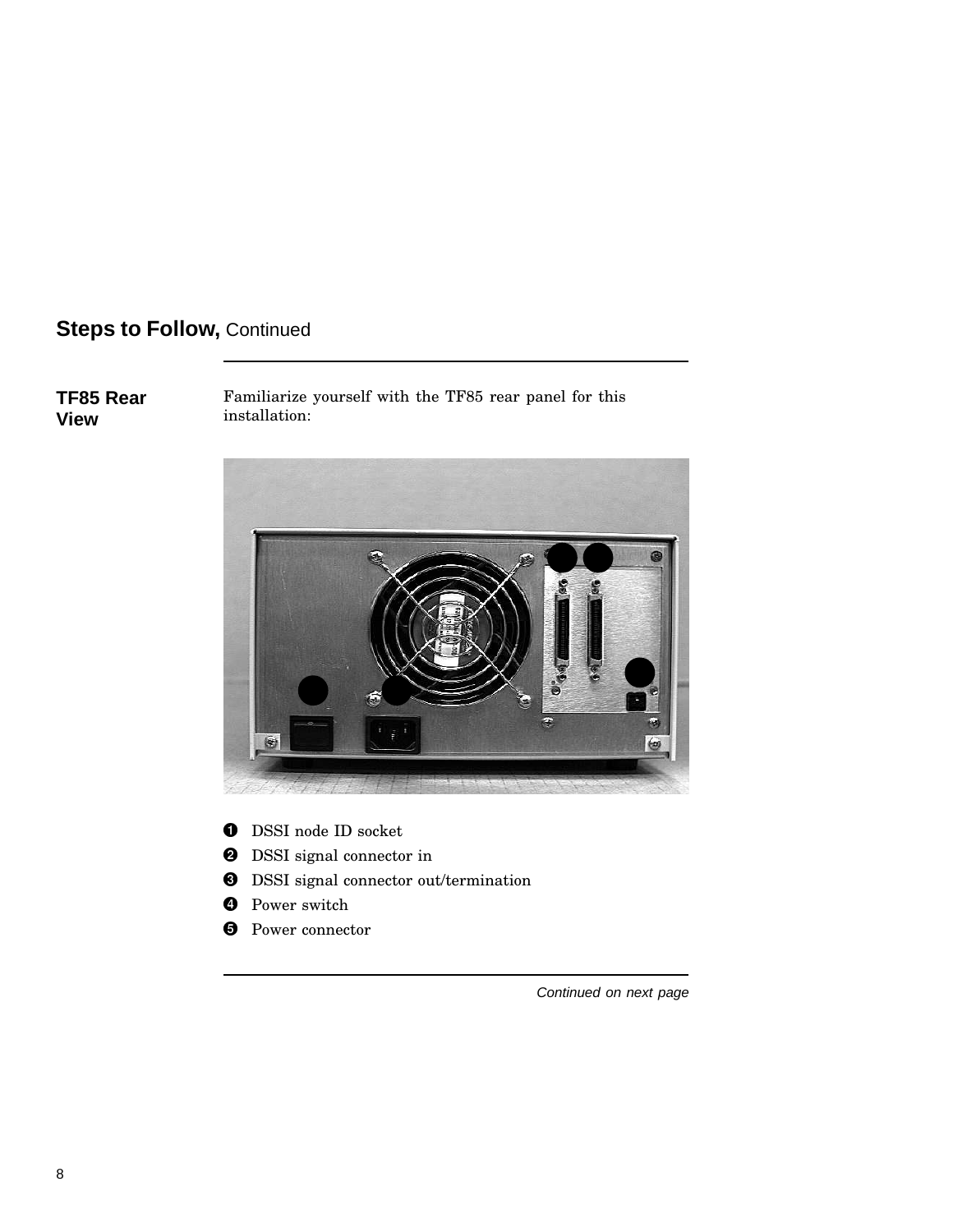| <b>Power Off the</b><br>System         | 4. | Check that the system manager has performed the following<br>steps:                                                                                                                                                                                                                                                                                                             |
|----------------------------------------|----|---------------------------------------------------------------------------------------------------------------------------------------------------------------------------------------------------------------------------------------------------------------------------------------------------------------------------------------------------------------------------------|
|                                        |    | Back up all disk integrated storage elements (ISEs).<br>a.                                                                                                                                                                                                                                                                                                                      |
|                                        |    | Shut down the operating system.<br>b.                                                                                                                                                                                                                                                                                                                                           |
|                                        |    | Halt the system.<br>C.                                                                                                                                                                                                                                                                                                                                                          |
|                                        |    | Remove power from the system.<br>d.                                                                                                                                                                                                                                                                                                                                             |
| <b>Select a DSSI</b><br><b>Node ID</b> | 5. | Select a DSSI node ID plug with an ID that is unique from<br>any other devices on the DSSI bus.                                                                                                                                                                                                                                                                                 |
|                                        |    | DSSI adapters typically have the highest node ID number(s)<br>on the bus (7 when one adapter is on the bus; 7 and 6<br>for two adapters; 7, 6, and 5 for three adapters, and so<br>on). Tape ISEs typically have a low DSSI node number<br>(in most cases 0). Disk ISEs are typically assigned the<br>remaining DSSI nodes, after adapters and tape ISEs have<br>been assigned. |
|                                        |    | When adding a second TF85x to a DSSI bus, remember<br>that no two devices on the DSSI bus can have the same ID<br>number.                                                                                                                                                                                                                                                       |
|                                        |    | <b>NOTE</b><br>Save the spare DSSI node ID plugs for future<br>system reconfigurations.                                                                                                                                                                                                                                                                                         |
|                                        | 6. | Insert the DSSI node ID plug into the DSSI node ID socket<br>on the rear panel (TF85 Rear View $\bullet$ ) by aligning the two<br>center prongs with the two center slots and pressing the<br>plug into place.                                                                                                                                                                  |
|                                        |    |                                                                                                                                                                                                                                                                                                                                                                                 |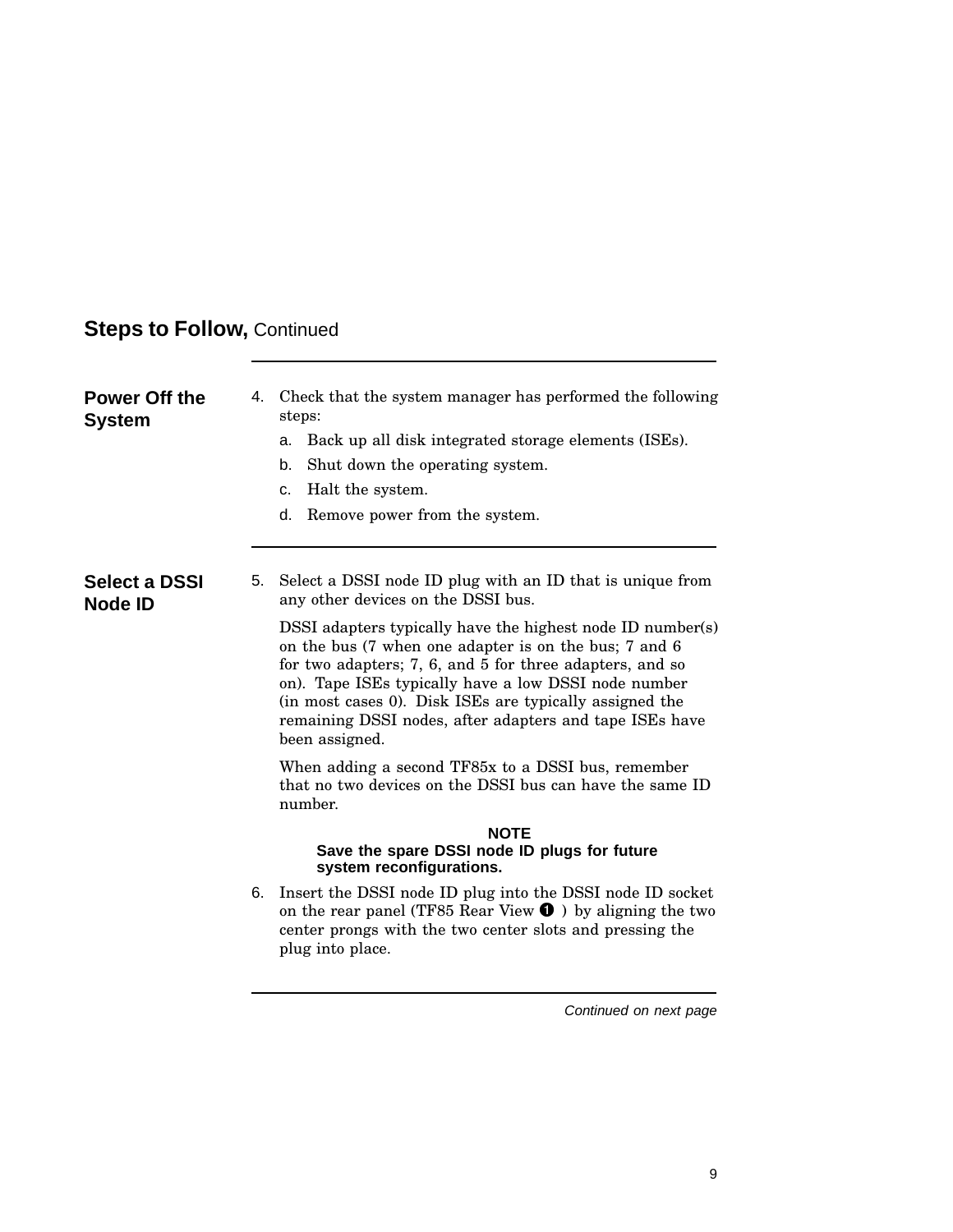#### **Connect to the DSSI Bus**

7. Plug the DSSI cable into the leftmost TF85 DSSI connector (TF85 Rear View  $\bullet$  ) by fitting the cable connector over the two pins on the DSSI connector. First tighten the screws by hand, then secure the connection with a screwdriver.



8. If this is the last device on this bus, attach the DSSI terminator to the rightmost TF85 DSSI connector (TF85 Rear View  $\boldsymbol{0}$  ). Make sure the orientation of the terminator is correct—it fits on the DSSI connector in one way only and push the terminator onto the connector. The spring clips should lock the terminator in place.

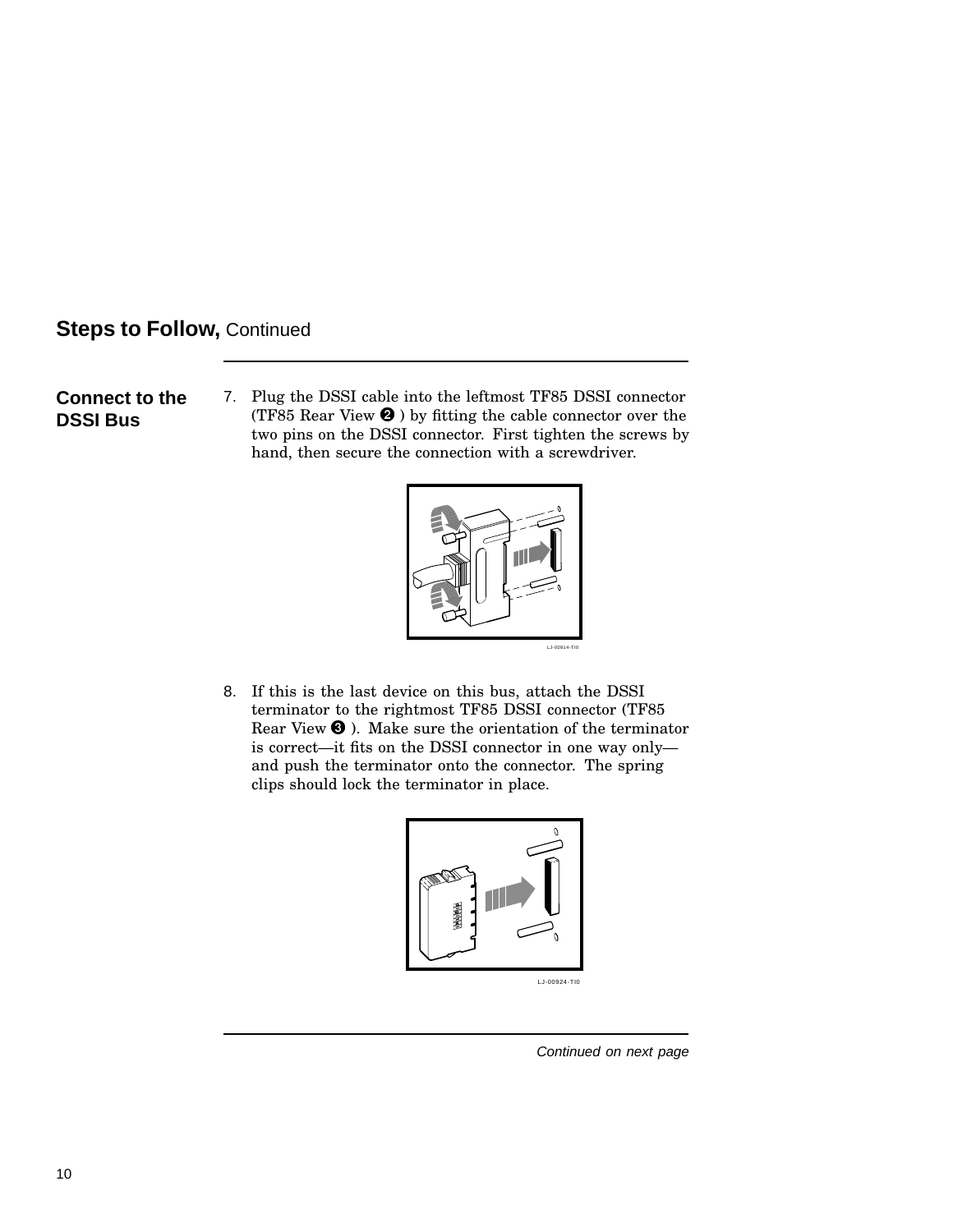**Connect to the DSSI Bus (continued)**

#### **NOTE**

**To remove the DSSI terminator for daisychaining, that is, connecting additional DSSI devices to the TF85, squeeze the spring clips at the bottom and top of the terminator as you pull it straight out of the connector.**

**Remember to reinstall the terminator on the last device of the DSSI bus.**



#### **WARNING Remove the DSSI terminator only after shutting off power to the entire system, including the DSSI bus.**

9. Connect the other end of the DSSI cable to the DSSI I/O bulkhead on the system. Follow the procedures in the system or DSSI adapter documentation (*see* Related Documents *in this guide*).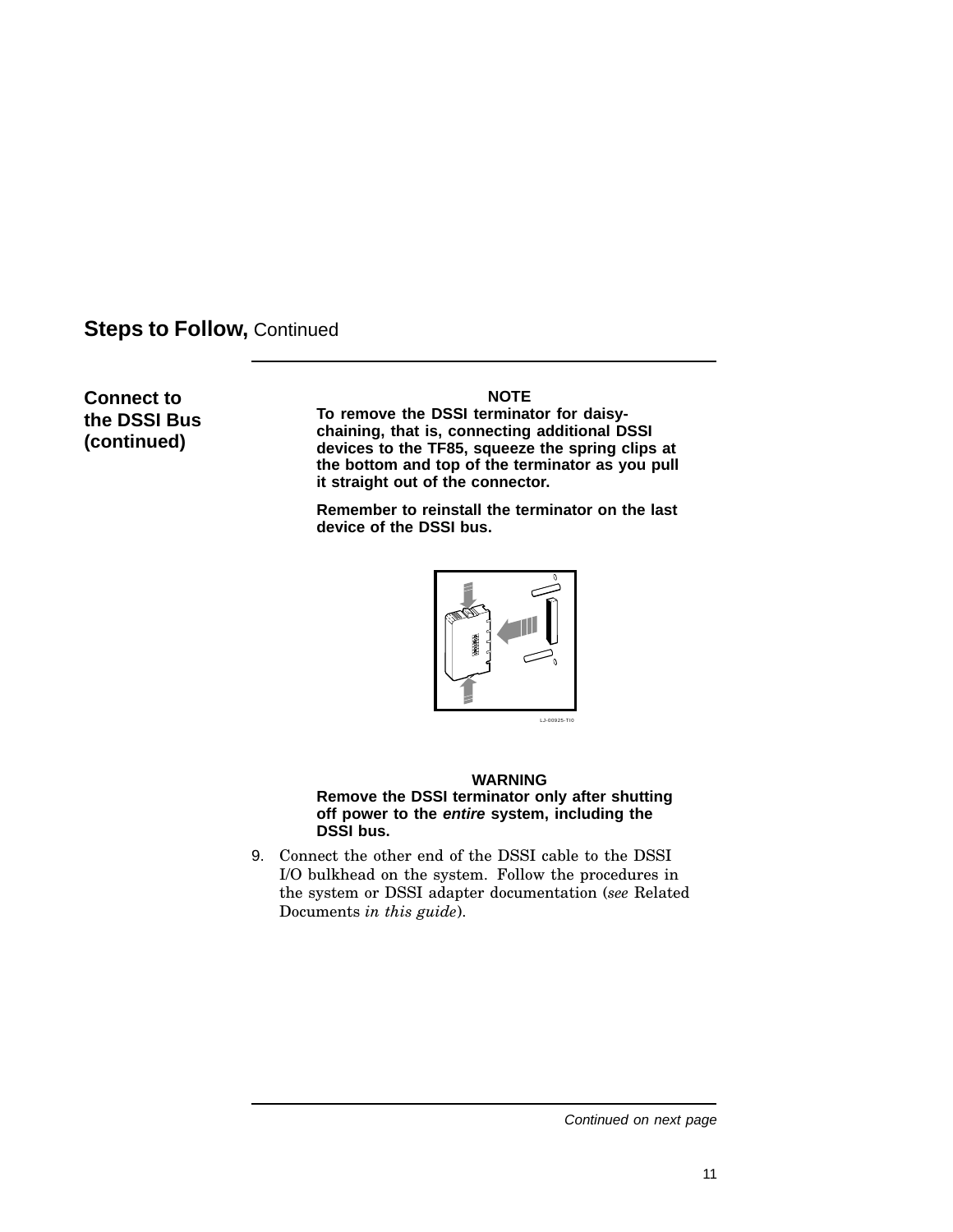| <b>Connect to</b><br><b>Power</b> | 10. Be sure the TF85 power switch (TF85 Rear View $\bullet$ ) is set<br>to $0$ (off).<br>11. Connect the power cord to the TF85 power connector<br>(TF85 Rear View $\Theta$ ). Make sure the connector is fully<br>seated. |  |  |  |  |
|-----------------------------------|----------------------------------------------------------------------------------------------------------------------------------------------------------------------------------------------------------------------------|--|--|--|--|
|                                   | 12. Connect the other end of the power cord to a nearby ac<br>outlet.                                                                                                                                                      |  |  |  |  |
| Power On the<br><b>TF85</b>       | 13. Set the TF85 power switch on. The power-on self-test<br>(POST) runs automatically when you power on the TF85.<br>Observe the indicators on the front panel:                                                            |  |  |  |  |
|                                   | The indicators on the front panel turn on sequentially,<br>a.<br>from top to bottom.                                                                                                                                       |  |  |  |  |
|                                   | All four indicators turn on simultaneously for<br>b.<br>approximately three seconds.                                                                                                                                       |  |  |  |  |
|                                   | The green Operate Handle indicator and the two orange<br>c.<br>indicators turn off.                                                                                                                                        |  |  |  |  |
|                                   | The yellow Tape in Use indicator blinks.<br>d.                                                                                                                                                                             |  |  |  |  |
|                                   | With no cartridge loaded, the green Operate Handle<br>е.<br>indicator turns on and the beeper sounds.                                                                                                                      |  |  |  |  |
|                                   | POST ran successfully if you observed the above. Proceed to<br>step 14 in Power On the System. Otherwise, see the following<br>section, POST Failure.                                                                      |  |  |  |  |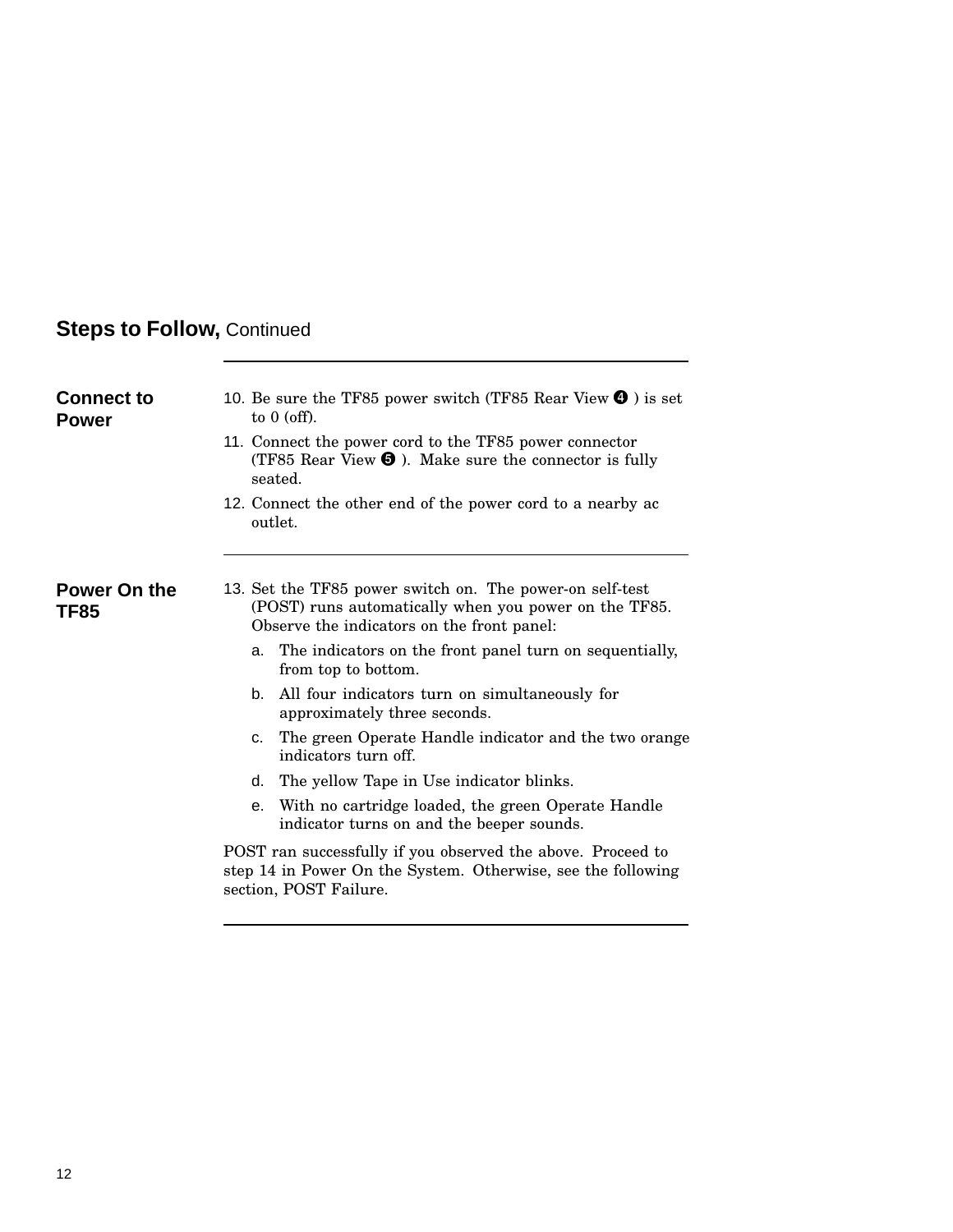| <b>POST Failure</b>           | If all four indicators on the TF85 front panel blink, POST did<br>not run successfully:                                                                       |  |  |  |  |  |
|-------------------------------|---------------------------------------------------------------------------------------------------------------------------------------------------------------|--|--|--|--|--|
|                               | Check the cable connections to make sure that they are<br>secure.                                                                                             |  |  |  |  |  |
|                               | Press the Unload button on the TF85 front panel to reset<br>the TF85 and restart POST.                                                                        |  |  |  |  |  |
|                               | If all four indicators blink again, you most likely have a<br>hardware failure. See the Tx800 Series Magazine Tape<br>Subsystem Service Manual (EK-TF857-SM). |  |  |  |  |  |
| Power On the<br><b>System</b> | 14. After successful completion of POST, have the system<br>manager perform the following steps:                                                              |  |  |  |  |  |
|                               | Restore power to the system.<br>а.                                                                                                                            |  |  |  |  |  |
|                               | Configure the system to recognize the TF85.<br>b.                                                                                                             |  |  |  |  |  |
|                               | Restart the operating system.<br>c.                                                                                                                           |  |  |  |  |  |
|                               |                                                                                                                                                               |  |  |  |  |  |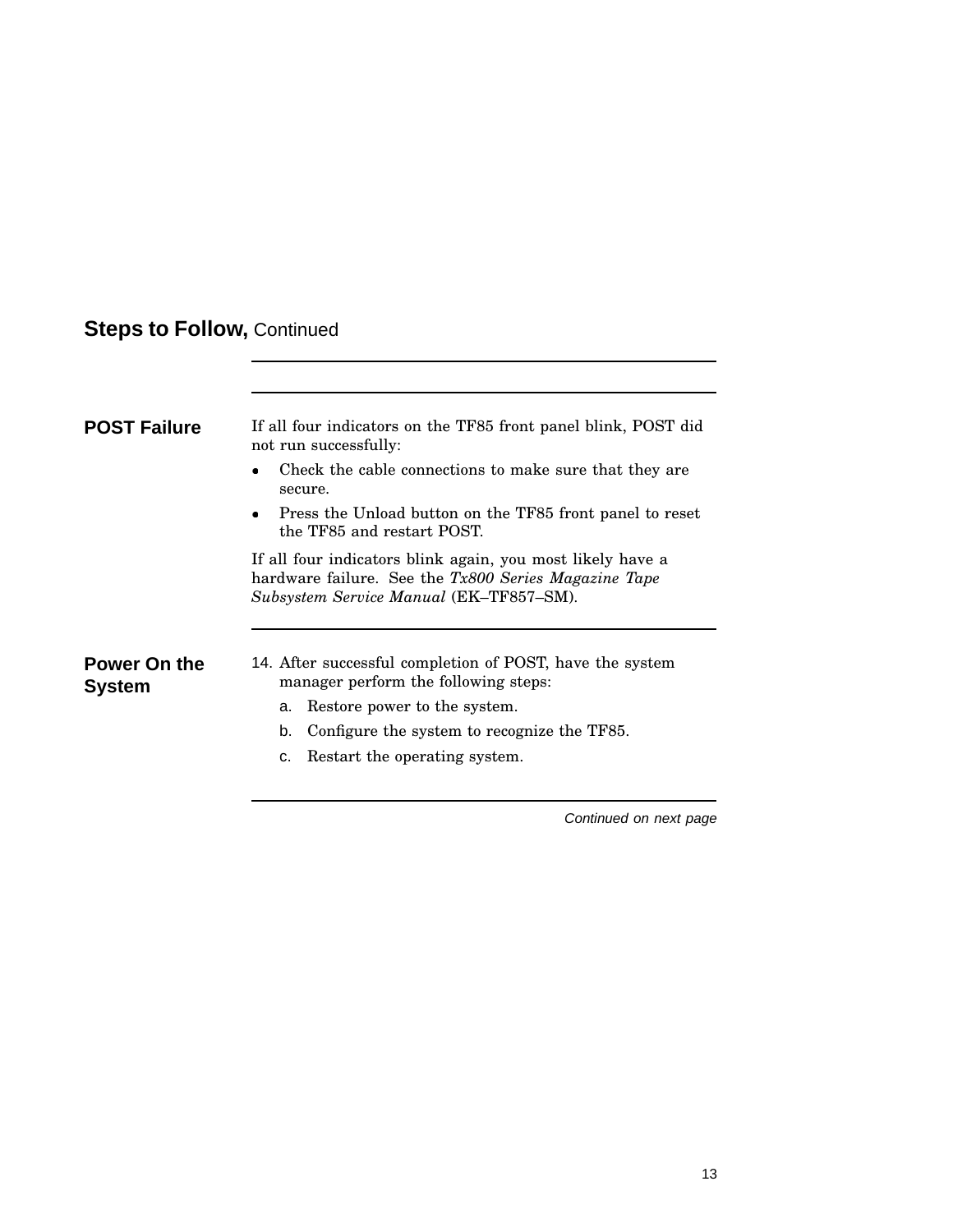#### **Configuration Example**

Configuration depends on the type of adapter or system you have. Follow the procedures in the system or DSSI adapter documentation (*see* Related Documents).

The following dialog is an example of configuring a VAX 4000 system in console I/O mode. The example uses the DUP utility from system software and the PARAMS utility resident on the TF85:

```
>>> SHOW DSSI
DSSI Bus 0 Node 0 (T8DBBB)
-MIA10 (TF85)
DSSI Bus 0 Node 1 (FRED)
-DIA10 (RF71)
DSSI Bus 0 Node 2 (PEBBLES)
-DIA11 (RF71)
DSSI Bus 0 Node 7 (*)
DSSI Bus 1 Node 0 (DINO)
-DIB0 (RF71)
DSSI Bus 1 Node 1 (BARNEY)
-DIB1 (RF71)
DSSI Bus 1 Node 7 (*)
>>>
>>> SET HOST/DUP/DSSI/BUS:0 0 PARAMS
Starting DUP server...
Copyright (c) 1990 Digital Equipment Corporation
PARAMS>
```
The above command example uses **BUS:0 0**. For your application, use the format  $\texttt{BUS}:n \text{ m}$  where  $n =$  the bus number and  $m =$  the node number on which you have installed the TF85.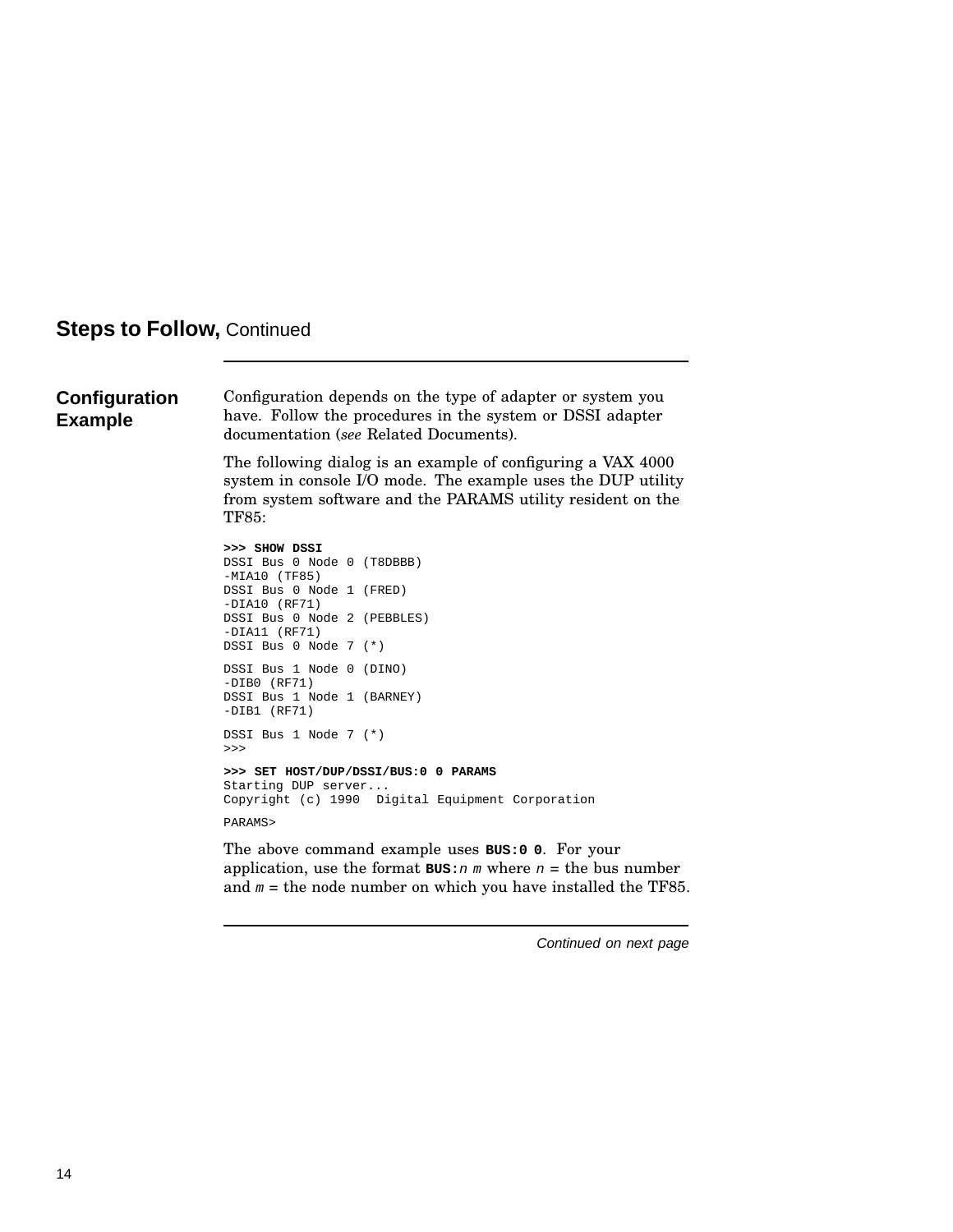| Configuration<br><b>Example</b><br>(continued) | PARAMS> SHOW / ALL<br>Parameter<br>UNITNUM<br>FORCEUNIT<br><b>NODENAME</b><br>FORCENAME<br>SYSTEMID 420000F00002                                                                                                                                                                                                  | Current<br>$\Omega$<br>$\mathbf{1}$<br>T8DBBB<br>$\Omega$ | Default<br>$\Omega$<br>1<br><b>TF85</b><br>0 | Minimum<br>0<br>0<br>0 | Maximum<br>255<br>$\mathbf{1}$<br>$\mathbf{1}$ | Radix<br>Decimal<br>Decimal<br>Ascii<br>Decimal<br>Ouad |  |
|------------------------------------------------|-------------------------------------------------------------------------------------------------------------------------------------------------------------------------------------------------------------------------------------------------------------------------------------------------------------------|-----------------------------------------------------------|----------------------------------------------|------------------------|------------------------------------------------|---------------------------------------------------------|--|
|                                                | PARAMS> SET NODENAME WILMA<br>PARAMS> WRITE                                                                                                                                                                                                                                                                       |                                                           |                                              |                        |                                                |                                                         |  |
|                                                | Changes require controller initialization, ok? $[Y/(N)]$ Y                                                                                                                                                                                                                                                        |                                                           |                                              |                        |                                                |                                                         |  |
|                                                | PARAMS> EXIT                                                                                                                                                                                                                                                                                                      |                                                           |                                              |                        |                                                |                                                         |  |
|                                                | >>                                                                                                                                                                                                                                                                                                                |                                                           |                                              |                        |                                                |                                                         |  |
|                                                | See the Tx85 Series Cartridge Tape Subsystem Owner's<br><i>Manual</i> for details on using the PARAMS utility to set TF85<br>parameters.                                                                                                                                                                          |                                                           |                                              |                        |                                                |                                                         |  |
| <b>Test the</b><br><b>Installation</b>         | 15. Once the system is configured to recognize the TF85, load<br>a previously recorded data cartridge into the TF85 and test<br>the installation by running DRVEXR, a local program on<br>the TF85. (See the $Tx85$ Series Cartridge Tape Subsystem<br><i>Owner's Manual</i> for cartridge loading instructions.) |                                                           |                                              |                        |                                                |                                                         |  |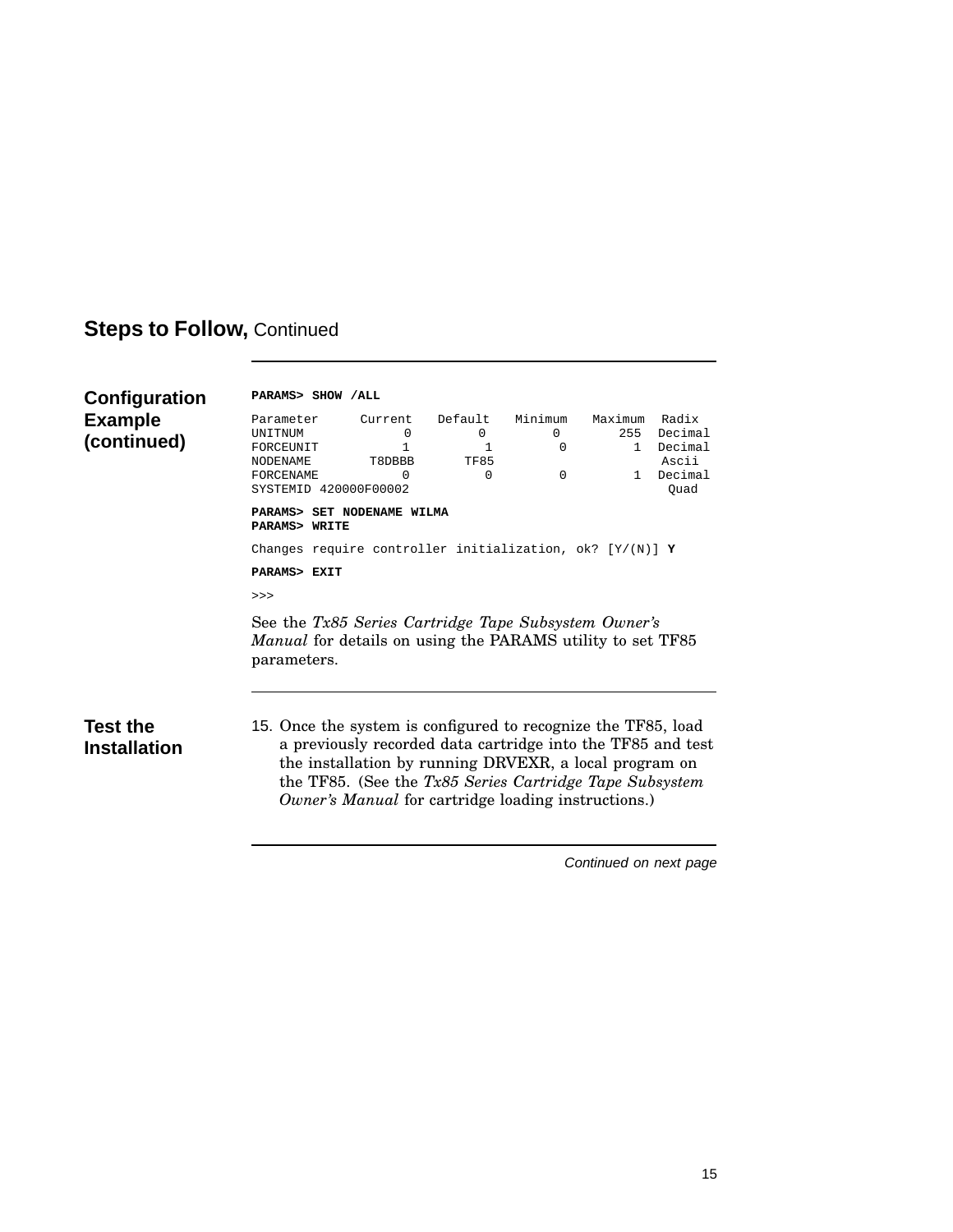### **DRVEXR Example CAUTION**

#### **During the write/read operation, DRVEXR destroys the data on the cartridge. Be sure to use a scratch data cartridge.**

DRVEXR is an intensive data transfer test that indicates the overall integrity of the TF85. The following example shows running DRVEXR from console I/O mode:

**>>> SET HOST/DUP/DSSI/BUS:0 0 DRVEXR** Starting DUP server... Copyright (c) 1990 Digital Equipment Corporation Write/read anywhere on medium? [1=Yes/(0=No)] **1**

User Data will be corrupted. Proceed? [1=Yes/(0=No)] **1** Test Time in Minutes [(10) - 100] **10** Minutes to Complete: 10

Statistical Report

| Test Name: DRVEXR, Pass 1 |      |            |       |       |
|---------------------------|------|------------|-------|-------|
| Random Seed:              |      | 3075021312 |       |       |
| Byte Count:               |      |            |       |       |
| Pattern Number:           |      | 9          |       |       |
| Data Errors:              | Read | Write      |       |       |
| Retries:                  | 0    | O          |       |       |
| ECC:                      |      | $\Omega$   |       |       |
| Hard:                     |      | $\Omega$   |       |       |
| Data Compare Errors:      |      | O          |       |       |
| Mispositions:             |      | O          |       |       |
| Kbytes Written:           |      | 190221     | Read: | 82133 |
| Test Passed               |      |            |       |       |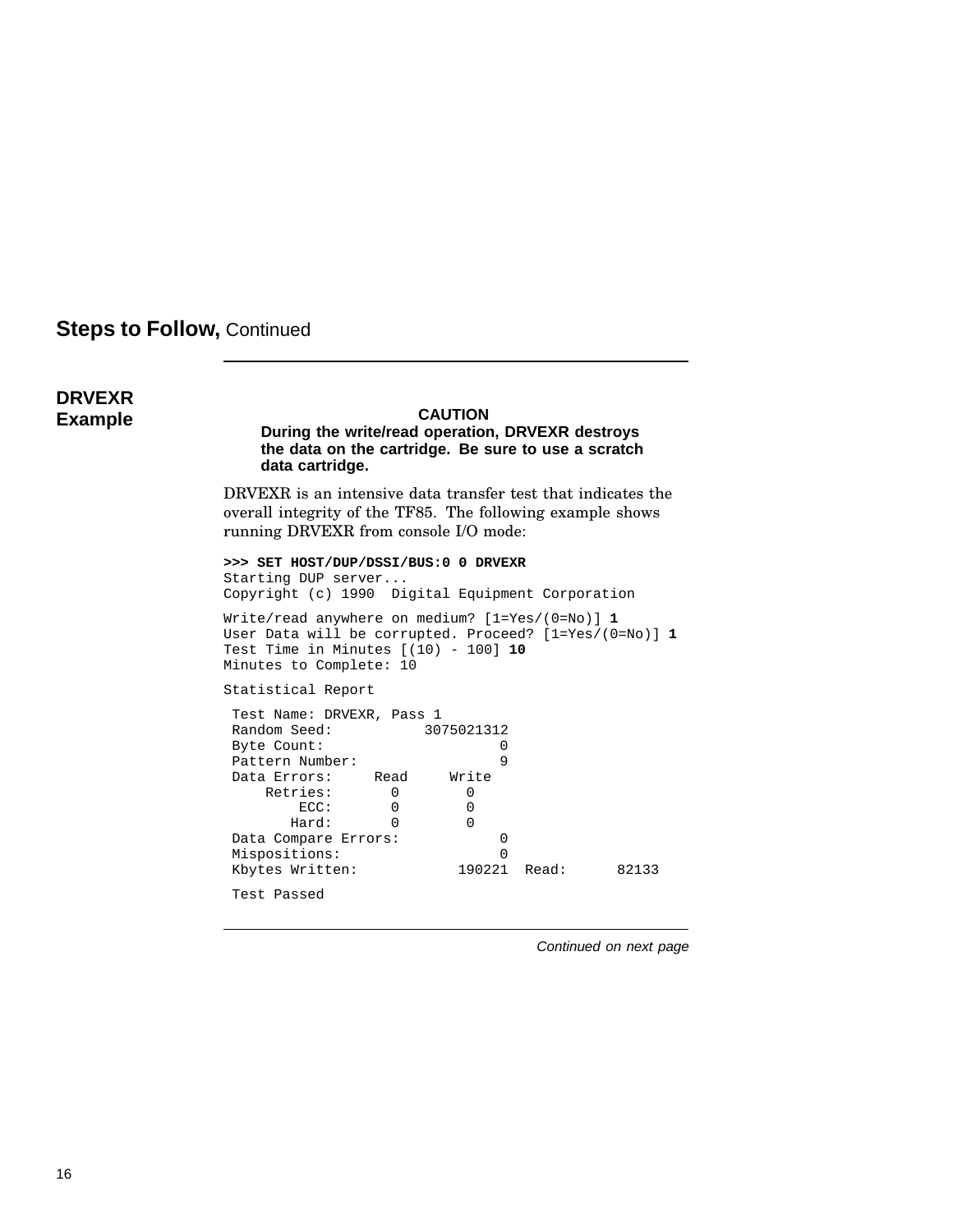**DRVEXR Messages**

| <b>Type</b> | <b>Message</b>                                                                                                                                                                                    |  |
|-------------|---------------------------------------------------------------------------------------------------------------------------------------------------------------------------------------------------|--|
| Question    | Write/read anywhere on the medium? [1=YES<br>$/(0=NO)$ ]                                                                                                                                          |  |
|             | Answering 0 (NO) results in a read-only test. Successful<br>operation of the read-only test requires a previously written<br>tape. Answering 1 (YES) results in the next question being<br>asked. |  |
|             | User data will be corrupted, proceed? [1=YES<br>$/(0 = NO)$ ]                                                                                                                                     |  |
|             | Answering 0 (NO) results in a read-only test. Answering 1<br>(YES) permits write and read operations anywhere on the tape.                                                                        |  |
|             | Test time in minutes? [10-100]                                                                                                                                                                    |  |
|             | Answer with an execution time from 10 to 100 minutes.                                                                                                                                             |  |
| Information | nnn minutes to complete.<br>nnnnnnnn bytes read.<br>nnnnnnnn bytes written.                                                                                                                       |  |
| Termination | Complete.                                                                                                                                                                                         |  |
| Fatal error | Unit is currently in use.<br>Operation aborted by user.<br>XXXX - Unit diagnostics failed.<br>XXXX - Unit read/write test failed.                                                                 |  |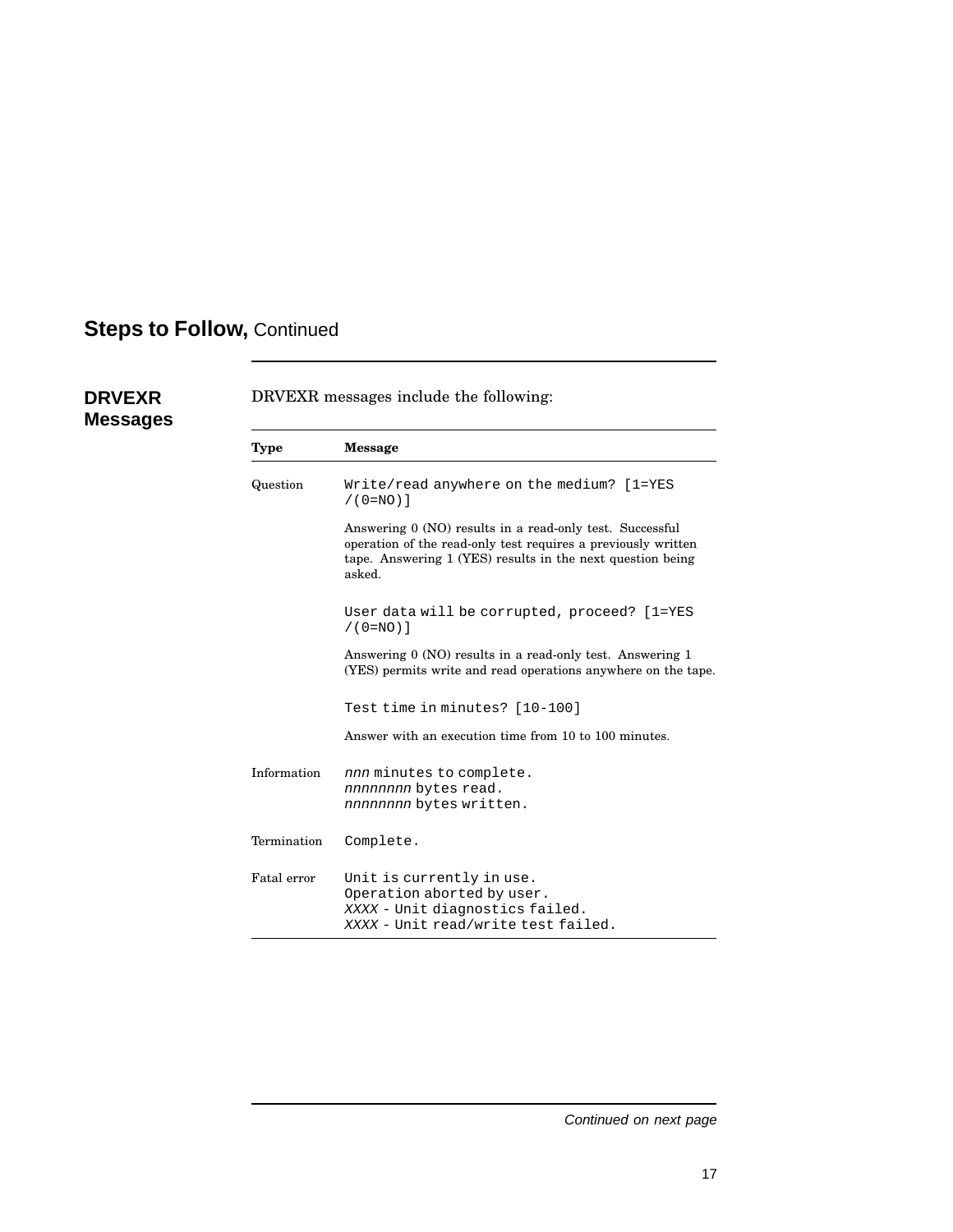### **Correct Any Problems**

If the TF85 fails during power-up or operation, use the following table to determine the problem and the action to take:

| lf.                                                                                              | Then.                                                                      | You should.                                                                                                          |
|--------------------------------------------------------------------------------------------------|----------------------------------------------------------------------------|----------------------------------------------------------------------------------------------------------------------|
| The system does<br>not recognize the<br>TF85                                                     | The DSSI cable is<br>loose                                                 | Tighten the<br>connector on each<br>end of the DSSI<br>cable to make sure<br>the connectors are<br>fully seated.     |
|                                                                                                  | The DSSI<br>terminator is<br>not present or is<br>loose                    | Install the<br>terminator; make<br>sure the terminator<br>is fully seated.                                           |
|                                                                                                  | The DSSI node ID<br>is not unique                                          | Change the node ID<br>and reconfigure the<br>system.                                                                 |
| You are finding<br>fatal or nonfatal<br>errors for which<br>you cannot<br>determine the<br>cause | The bus<br>termination<br>or DSSI cable<br>connections may<br>be incorrect | Make sure the DSSI<br>bus is terminated<br>and the terminator<br>LED is on to<br>avoid incorrect<br>bus termination. |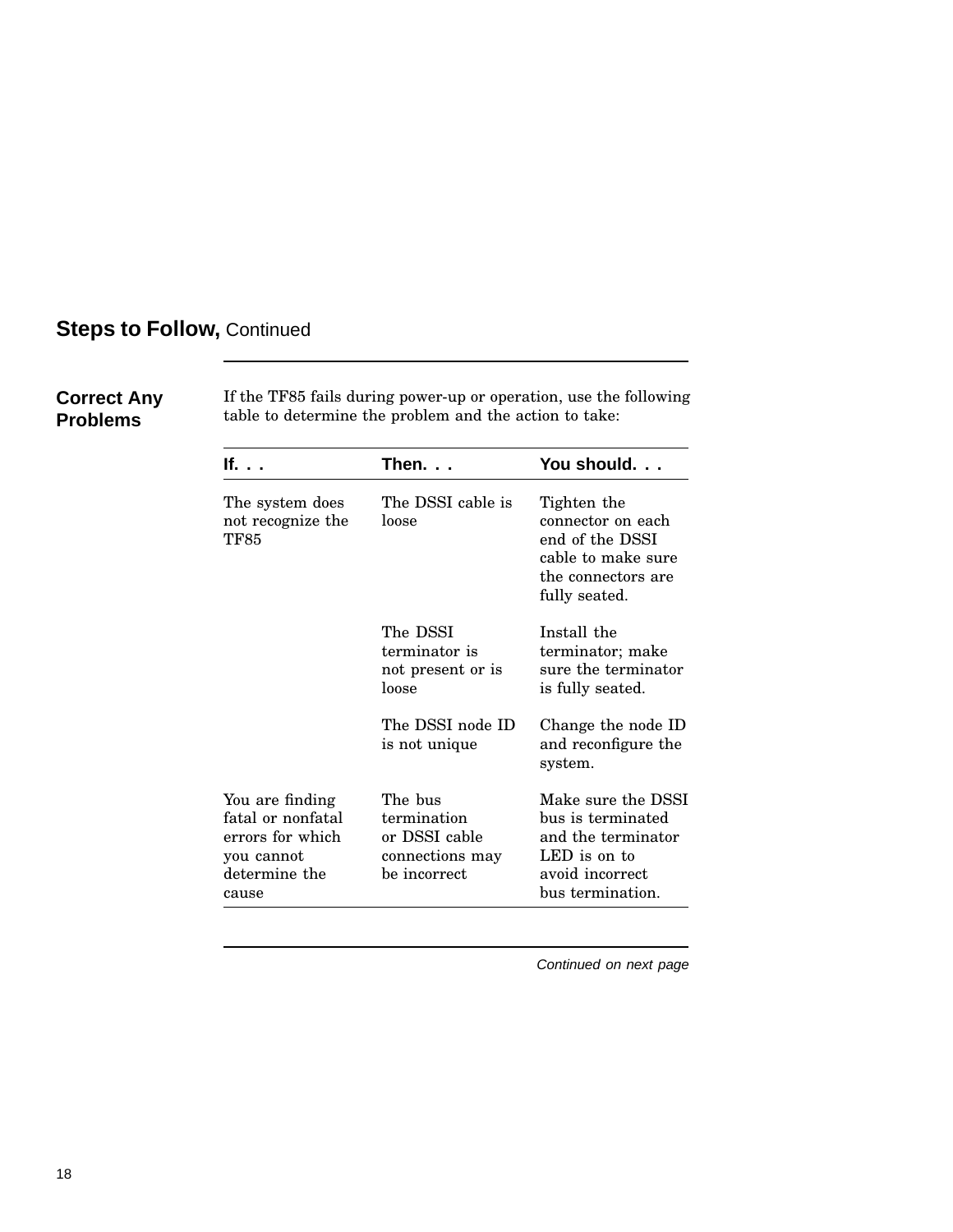#### **Correct Any Problems (continued) If. . . Then. . . You should. . .** You are finding fatal or nonfatal errors for which you cannot determine the cause The ac power source grounding may be incorrect Use an ac outlet for the TF85 on the same ac line that is powering the system. The green LED on the DSSI terminator is not on The terminator has no power Check for a loose cable connection or a bad DSSI cable, or try another terminator. The cartridge will not load The cartridge insert/release handle is not correctly positioned See the owner's manual for operating instructions. The TF85 does not power up The TF85 has no power Check the TF85 power cord connections, with the TF85 power switch off.